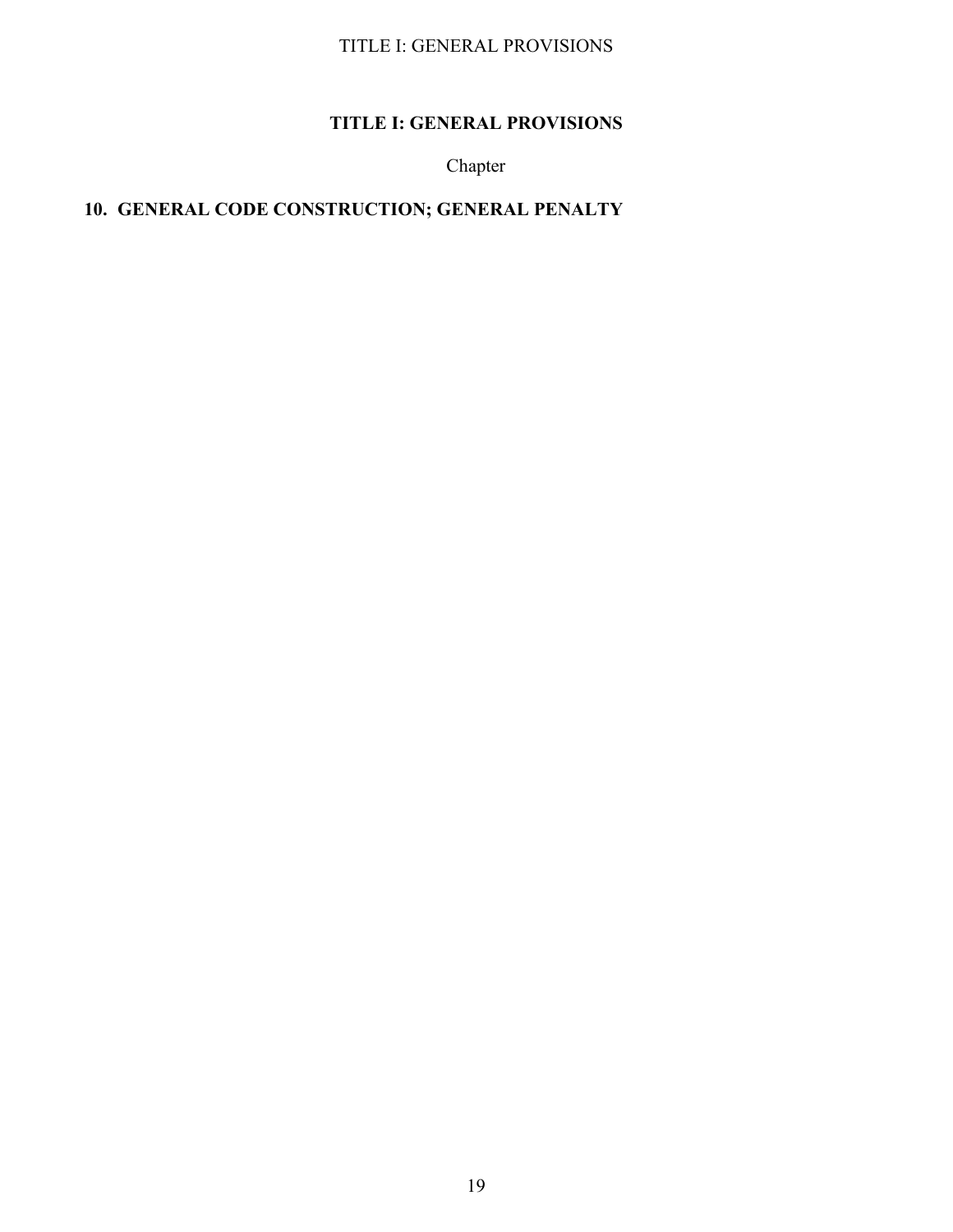# **CHAPTER 10: GENERAL CODE CONSTRUCTION; GENERAL PENALTY**

### Section

- 10.01 Title of code
- 10.02 Interpretation
- 10.03 Application to future ordinances
- 10.04 Captions
- 10.05 Definitions
- 10.06 Rules of interpretation
- 10.07 Severability
- 10.08 Reference to other sections
- 10.09 Reference to offices
- 10.10 Errors and omissions
- 10.11 Official time
- 10.12 Reasonable time; computing time
- 10.13 Ordinances repealed
- 10.14 Ordinances unaffected
- 10.15 Effective date of ordinances
- 10.16 Repeal or modification of ordinances
- 10.17 Ordinances which amend or supplement code
- 10.18 Section histories; statutory references
- 10.99 General penalty

# **§ 10.01 TITLE OF CODE.**

This codification of ordinances by and for the Town of Enfield shall be designated as the Code of Enfield, North Carolina, and may be so cited.

# **§ 10.02 INTERPRETATION.**

Unless otherwise provided herein, or by law or implication required, the same rules of construction, definition and application shall govern the interpretation of this code as those governing the interpretation of state law.

# **§ 10.03 APPLICATION TO FUTURE ORDINANCES.**

All provisions of Title I compatible with future legislation shall apply to ordinances hereafter adopted amending or supplementing this code, unless otherwise specifically provided.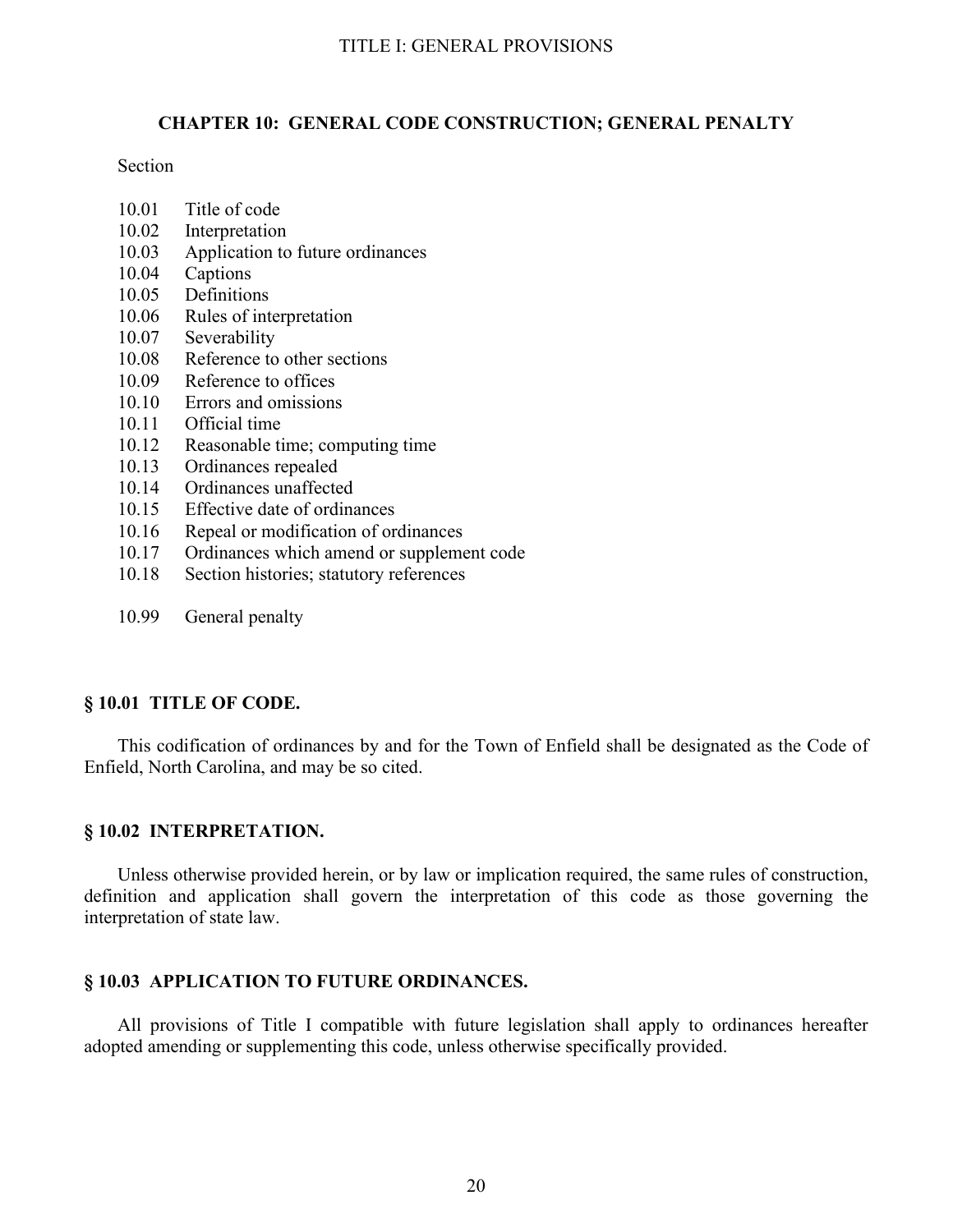# **§ 10.04 CAPTIONS.**

Headings and captions used in this code other than the title, chapter and section numbers are employed for reference purposes only and shall not be deemed a part of the text of any section.

# **§ 10.05 DEFINITIONS.**

(A) *General rule.* Words and phrases shall be taken in their plain, or ordinary and usual sense. However, technical words and phrases having a peculiar and appropriate meaning in law shall be understood according to their technical import.

(B) *Definitions.* For the purpose of this code, the following definitions shall apply unless the context clearly indicates or requires a different meaning.

 *CODE, THIS CODE* or *THIS CODE OF ORDINANCES.* This municipal code as modified by amendment, revision and adoption of new titles, chapters or sections.

*COUNTY.* Halifax County, North Carolina.

*GOVERNOR.* The Governor of North Carolina.

*JOINT AUTHORITY.* All words giving a joint authority to three or more persons or officers shall be construed as giving that authority to a majority of those persons or officers.

*MAY.* The act referred to is permissive.

*MONTH.* A calendar month.

*OATH*. An affirmation in all cases in which, by law, an affirmation may be substituted for an oath, and in those cases the words *SWEAR* and *SWORN* shall be equivalent to the words *AFFIRM* and *AFFIRMED*.

 *OFFICER, OFFICE, EMPLOYEE, COMMISSION* or *DEPARTMENT.* An officer, office, employee, commission or department of this municipality, unless the context clearly requires otherwise.

*OWNER*. Applied to any property, shall include any part owner, joint owner, tenant in common, joint tenant or tenant by the entirety, of the whole or a part of that property.

**PERSON.** Extends to and includes person, persons, firm, corporation, copartnership, trustee, lessee or receiver. Whenever used in any clause prescribing and imposing a penalty, the terms *PERSON* or *WHOEVER* as applied to any unincorporated entity shall mean the partners or members thereof, and as applied to corporations, the officers or agents thereof.

*PERSONAL PROPERTY.* Every species of property except real property.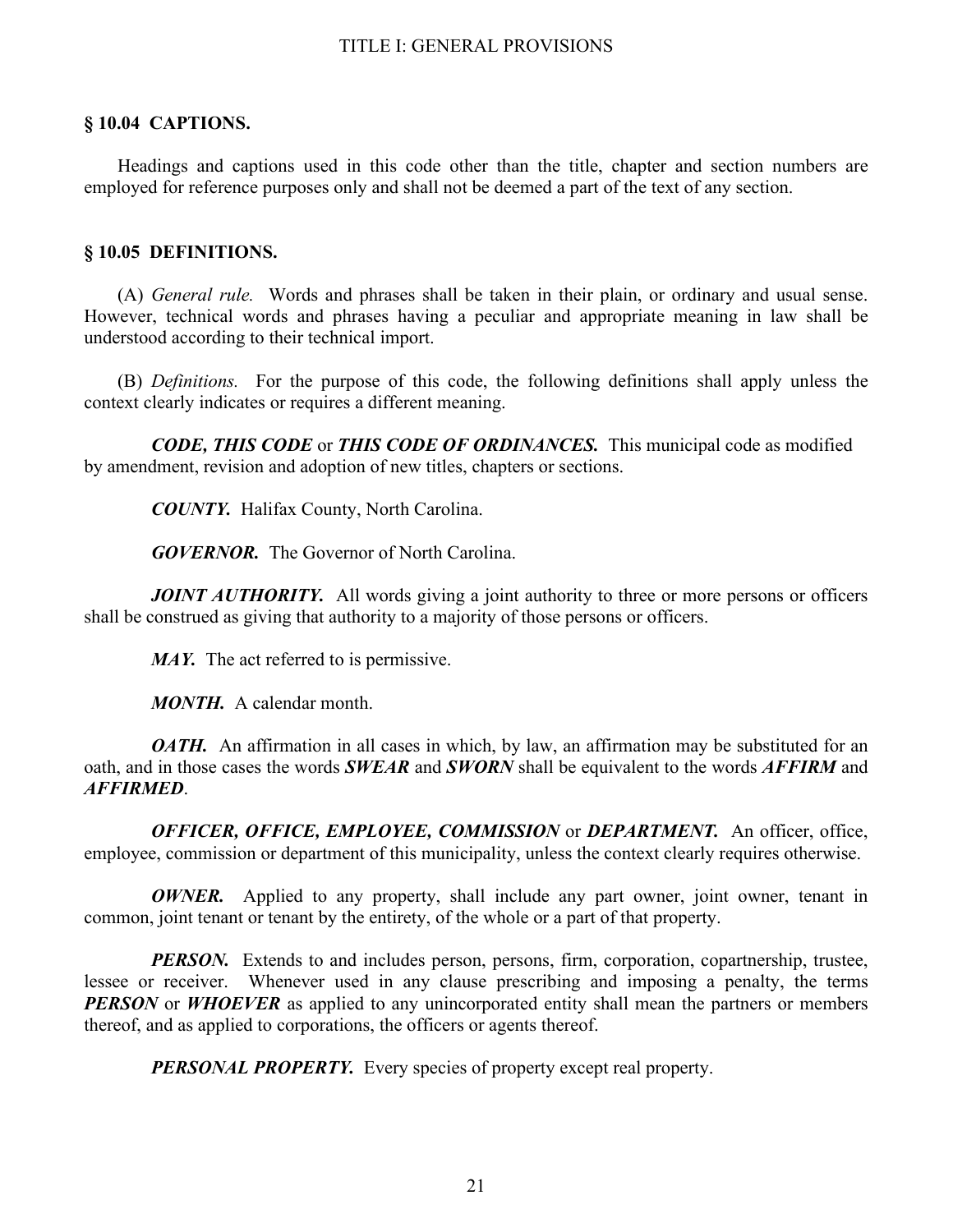*PRECEDING* or *FOLLOWING.* Next before or next after, respectively.

*PROPERTY.* Includes real and personal property.

*REAL PROPERTY.* Includes lands, tenements and hereditaments.

*SHALL.* The act referred to is mandatory.

 *SIDEWALK.* Any portion of a street between the curbline and the adjacent property line intended for the use of pedestrians.

*SIGNATURE* or *SUBSCRIPTION.* Includes a mark when the person cannot write.

*STATE.* The State of North Carolina.

*STREET.* Any public way, road, highway, street, avenue, boulevard, parkway, dedicated alley, lane, viaduct, bridge and the approaches thereto within the town, and shall mean the entire width of the right-of-way between abutting property lines.

 *SUBCHAPTER.* A division of a chapter, designated in this code by a heading in the chapter analysis and a capitalized heading in the body of the chapter, setting apart a group of sections related by the subject matter of the heading. Not all chapters have *SUBCHAPTERS*.

*TENANT* or *OCCUPANT*. When applied to a building or land, shall include any person who occupies the whole or a part of that building or land, whether alone or with others.

*TOWN* or *MUNICIPALITY.* The Town of Enfield, North Carolina.

 *TOWN BOARD OF COMMISSIONERS* or *BOARD.* The governing body of the Town of Enfield, North Carolina.

*WRITTEN.* Any representation of words, letters or figures, whether by printing or otherwise.

*YEAR.* A calendar year, unless otherwise expressed.

# **§ 10.06 RULES OF INTERPRETATION.**

The construction of all ordinances of this town shall be by the following rules, unless that construction is plainly repugnant to the intent of the legislative body or of the context of the same ordinance.

(A) *AND or OR.* Either conjunction shall include the other as if written "and/or," if the sense requires it.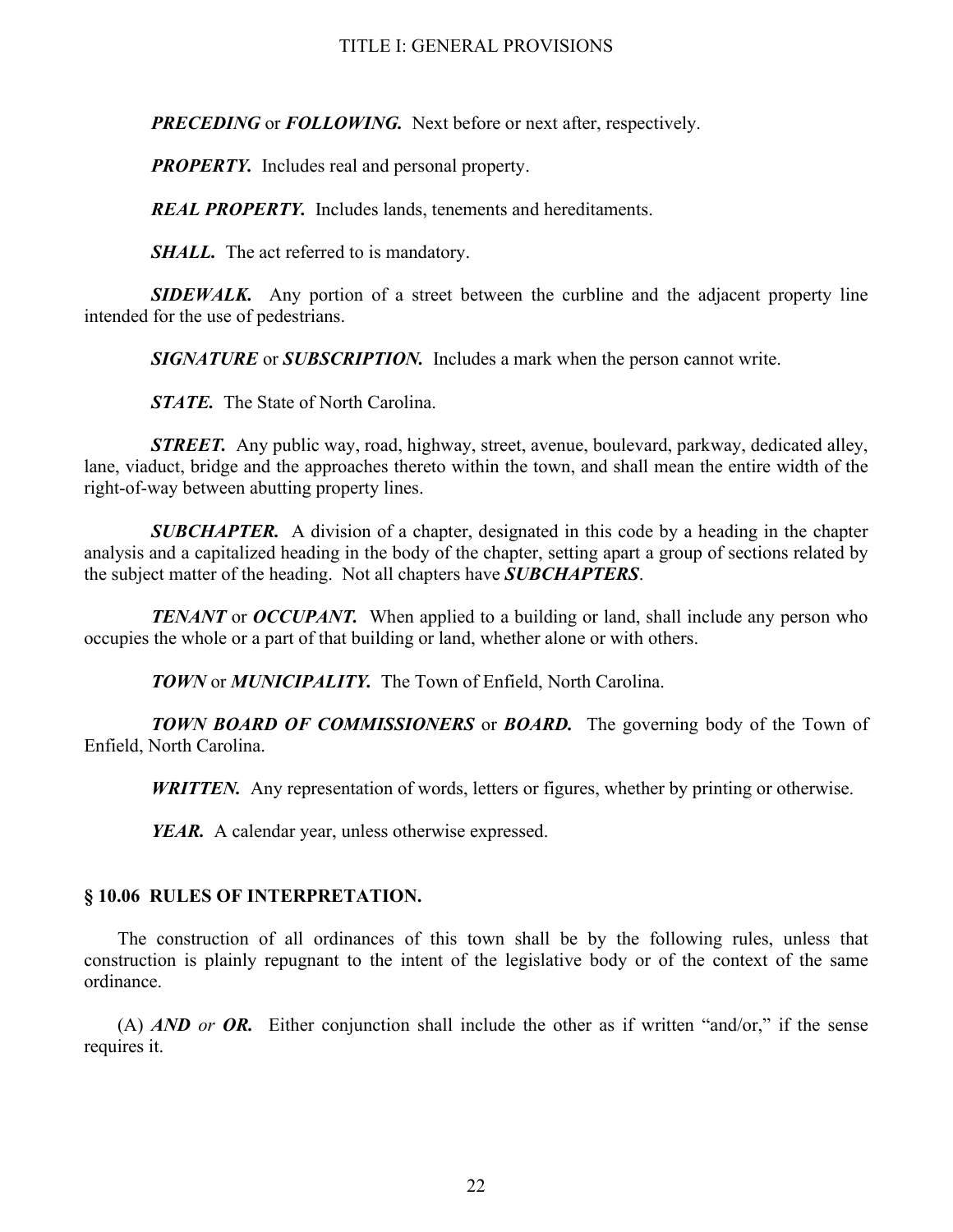(B) *Acts by assistants.* When a statute or ordinance requires an act to be done which, by law, an agent or deputy as well may do as the principal, the requisition shall be satisfied by the performance of the act by an authorized agent or deputy.

(C) *Gender; singular and plural; tenses.* Words denoting the masculine gender shall be deemed to include the feminine and neuter genders; words in the singular shall include the plural, and words in the plural shall include the singular; the use of a verb in the present tense shall include the future, if applicable.

(D) *General term.* A general term following specific enumeration of terms is not to be limited to the class enumerated unless expressly so limited.

## **§ 10.07 SEVERABILITY.**

If any provision of this code as now or later amended or its application to any person or circumstance is held invalid, the invalidity does not affect other provisions that can be given effect without the invalid provision or application.

#### **§ 10.08 REFERENCE TO OTHER SECTIONS.**

Whenever in a section reference is made to another section hereof, the reference shall extend and apply to the section referred to as subsequently amended, revised, recodified or renumbered, unless the subject matter is changed or materially altered by the amendment or revision.

### **§ 10.09 REFERENCE TO OFFICES.**

Reference to a public office or officer shall be deemed to apply to any office, officer or employee of this town exercising the powers, duties or functions contemplated in the provision, irrespective of any transfer of functions or change in the official title of the functionary.

#### **§ 10.10 ERRORS AND OMISSIONS.**

If a manifest error is discovered, consisting of the misspelling of any words; the omission of any word or words necessary to express the intention of the provisions affected; the use of a word or words to which no meaning can be attached; or the use of a word or words when another word or words was clearly intended to express the intent, the spelling shall be corrected and the word or words supplied, omitted or substituted as will conform with the manifest intention, and the provisions shall have the same effect as though the correct words were contained in the text as originally published. No alteration shall be made or permitted if any question exists regarding the nature or extent of the error.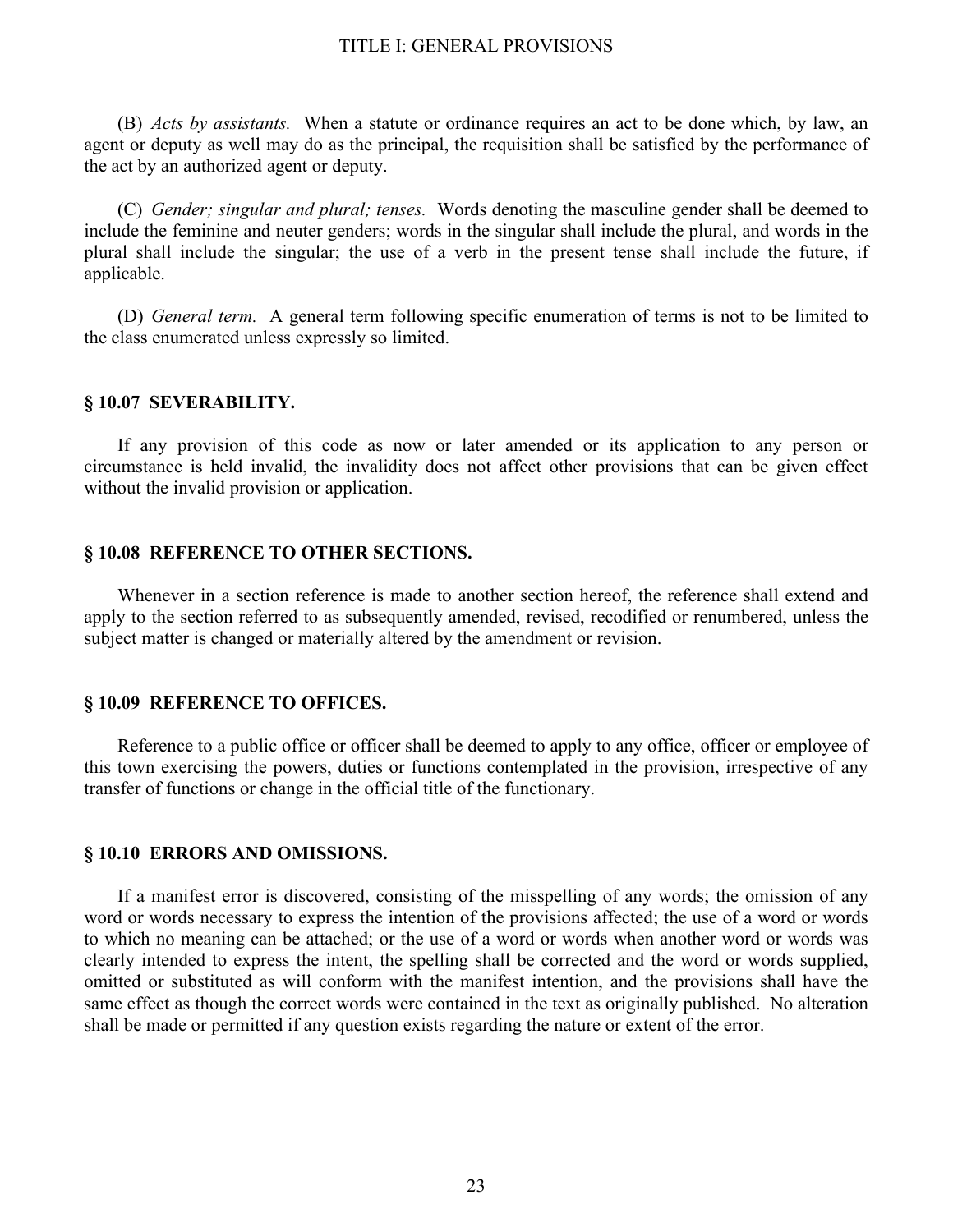### **§ 10.11 OFFICIAL TIME.**

The official time, as established by applicable state and federal laws, shall be the official time within this town for the transaction of all municipal business.

#### **§ 10.12 REASONABLE TIME; COMPUTING TIME.**

(A) In all cases where an ordinance requires an act to be done in a reasonable time or requires reasonable notice to be given, reasonable time or notice shall be deemed to mean the time which is necessary for a prompt performance of the act or the giving of the notice.

(B) The time within which an act is to be done, as herein provided, shall be computed by excluding the first day and including the last. If the last day be Sunday, it shall be excluded.

#### **§ 10.13 ORDINANCES REPEALED.**

This code, from and after its effective date, shall contain all of the provisions of a general nature pertaining to the subjects herein enumerated and embraced. All prior ordinances pertaining to the subjects treated by this code shall be deemed repealed from and after the effective date of this code.

### **§ 10.14 ORDINANCES UNAFFECTED.**

All ordinances of a temporary or special nature and all other ordinances pertaining to subjects not embraced in this code shall remain in full force and effect unless herein repealed expressly or by necessary implication.

## **§ 10.15 EFFECTIVE DATE OF ORDINANCES.**

All ordinances passed by the legislative body requiring publication shall take effect from and after the due publication thereof, unless otherwise expressly provided. Ordinances not requiring publication shall take effect from their passage, unless otherwise expressly provided.

## **§ 10.16 REPEAL OR MODIFICATION OF ORDINANCES.**

(A) Whenever any ordinance or part of an ordinance shall be repealed or modified by a subsequent ordinance, the ordinance or part of an ordinance thus repealed or modified shall continue in force until the due publication of the ordinance repealing or modifying it when publication is required to give effect thereto, unless otherwise expressly provided.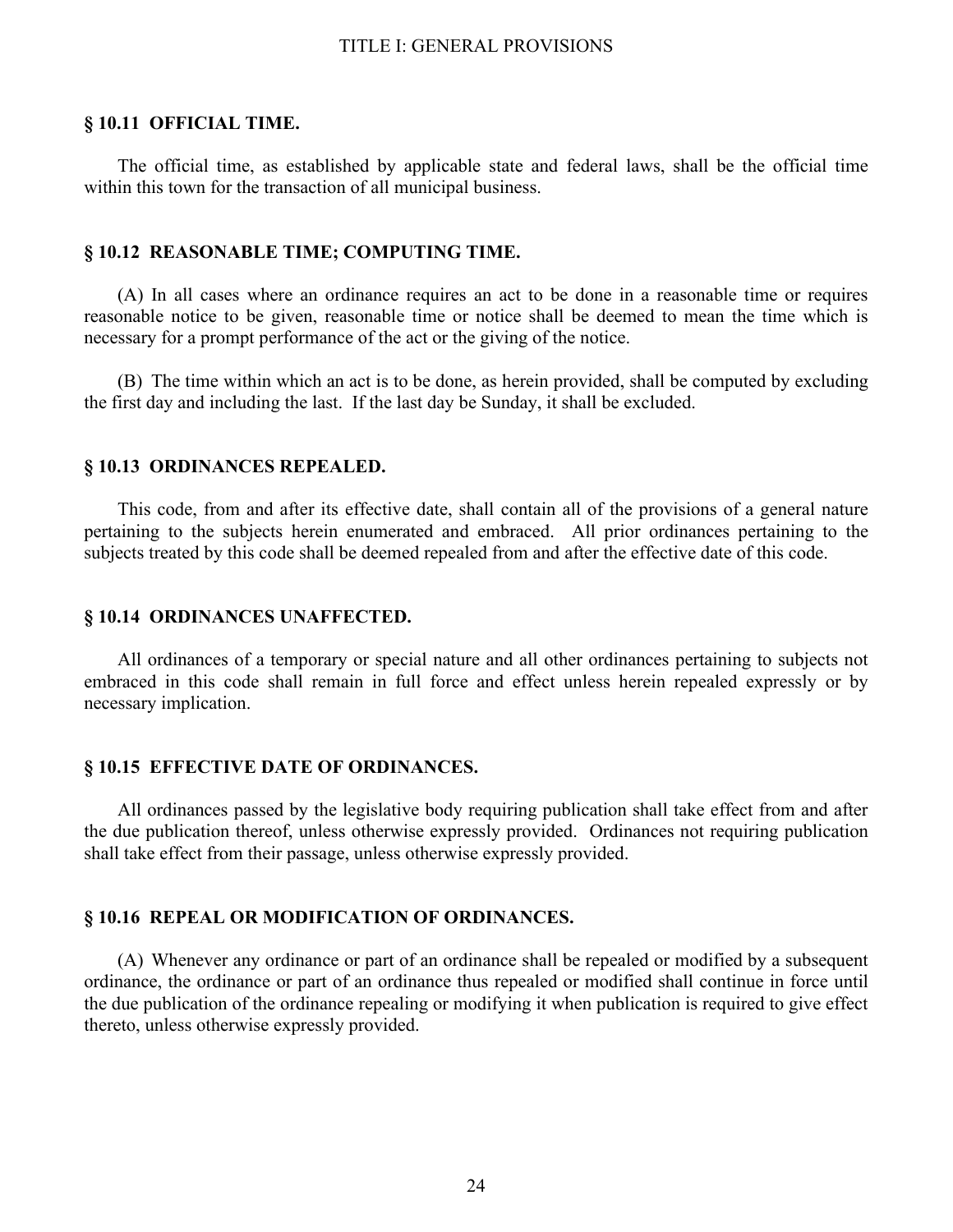(B) No suit, proceedings, right, fine, forfeiture or penalty instituted, created, given, secured or accrued under any ordinance previous to its repeal shall in any way be affected, released or discharged, but may be prosecuted, enjoyed and recovered as fully as if the ordinance had continued in force, unless it is otherwise expressly provided.

(C) When any ordinance repealing a former ordinance, clause or provision shall be itself repealed, the repeal shall not be construed to revive the former ordinance, clause or provision, unless it is expressly provided.

## **§ 10.17 ORDINANCES WHICH AMEND OR SUPPLEMENT CODE.**

(A) All ordinances passed subsequent to this code which amend, repeal or in any way affect this code may be numbered in accordance with the numbering system hereof and printed for inclusion herein. When subsequent ordinances repeal any chapter, subchapter, section or division, or any portion thereof, the repealed portions may be excluded from this code by omission from reprinted pages. The subsequent ordinances as numbered and printed, or omitted in the case of repeal, shall be prima facie evidence that the subsequent ordinances numbered or omitted are readopted as a new code by the town.

(B) Amendments to any of the provisions of the code shall be made by amending the provisions by specific reference to the section number of this code in language substantially similar to the following: "Section of the Code of Ordinances, Town of Enfield, North Carolina, is hereby amended as follows: ...." The new provisions shall then be set out in full as desired.

(C) If a new section not heretofore existing in the code is to be added, language substantially similar to the following shall be used: "The Code of Ordinances, Town of Enfield, North Carolina, is hereby amended by adding a section, to be numbered, which section shall read as follows: ...." The new section shall then be set out in full as desired.

(D) All sections, subchapters, chapters or provisions desired to be repealed must be specifically repealed by section, subchapter or chapter number, as the case may be.

### **§ 10.18 SECTION HISTORIES; STATUTORY REFERENCES.**

(A) As histories for the code sections, the specific number and passage date of the original ordinance and the amending ordinances, if any, are listed following the text of the code section. Example: (Ord. 10, passed 5-13-1960; Am. Ord. 15, passed 1-1-1970; Am. Ord. 20, passed 1-1-1980; Am. Ord. 25, passed 1-1-1985)

(B) (1) A statutory cite included in the history indicates that the text of the section reads substantially the same as the statute. Example: (G.S. § 160A-11) (Ord. 10, passed 1-17-1980; Am. Ord. 20, passed 1-1-1985)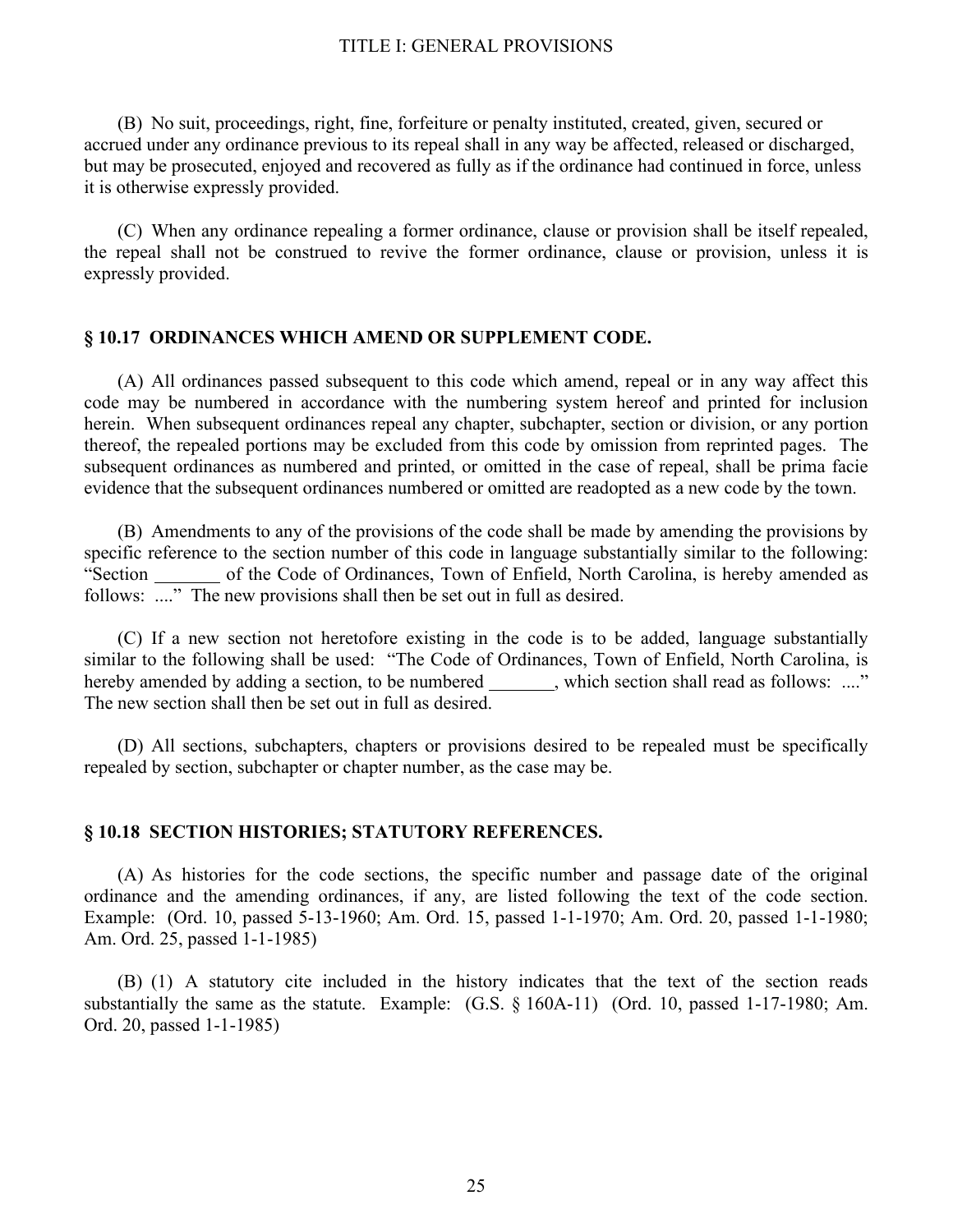(2) A statutory cite set forth as a "statutory reference" following the text of the section indicates that the reader should refer to that statute for further information. Example:

#### **§ 39.01 PUBLIC RECORDS AVAILABLE.**

This municipality shall make available to any person for inspection or copying all public records, unless otherwise exempted by state law. *Statutory Reference: Inspection of public records, see G.S. §§ 132-1* et seq.

# **§ 10.99 GENERAL PENALTY**

 (A) Unless otherwise specifically provided, violation of any provision of this code or any other town ordinance shall subject the offender to a civil penalty in the amount of \$100, payable within thirty (30) days of issuance, to be recovered by the town in a civil action in the nature of debt if the offender does not pay the penalty within the time prescribed by the court after he or she has been cited for the violation.

 (B) Any provision of this code or any other town ordinance may be enforced by an appropriate equitable remedy issuing from a court of competent jurisdiction. In that case, the general court of justice shall have jurisdiction to issue orders as may be appropriate, and it shall not be a defense to the application of the town for equitable relief that there is an adequate remedy at law.

 (C) Any provision of this code or any other town ordinance that makes unlawful a condition existing upon or use made of real property may be enforced by injunction and order of abatement, and the general court of justice shall have jurisdiction to issue orders. When a violation of a provision occurs, the town may apply to the appropriate division of the general court of justice for a mandatory or prohibitory injunction and order of abatement commanding the defendant to correct the unlawful condition upon or cease the unlawful use of the property. The action shall be governed in all respects by the laws and rules governing civil proceedings, including the Rules of Civil Procedure in general and Rule 65 in particular.

In addition to an injunction, the court may enter an order of abatement as a part of the judgment in the cause. An order of abatement may direct that buildings or other structures on the property be closed, demolished or removed; that fixtures, furniture or other movable property be removed from buildings on the property; that grass and weeds be cut; that improvements or repairs be made; or that any other action be taken that is necessary to bring the property into compliance with this code or ordinance. If the defendant fails or refuses to comply with an injunction or with an order of abatement within the time allowed by the court, he or she may be cited for contempt, and the town may execute the order of abatement. The town shall have a lien on the property for the cost of executing an order of abatement in the nature of a mechanic's and materialman's lien. The defendant may secure cancellation of an order of abatement by paying all costs of the proceedings and posting a bond for compliance with the order. The bond shall be given with sureties approved by the Clerk of Superior Court in an amount approved by the judge before whom the matter is heard and shall be conditioned on the defendant's full compliance with the terms of the order of abatement within a time fixed by the judge. Cancellation of an order of abatement shall not suspend or cancel an injunction issued in conjunction therewith.